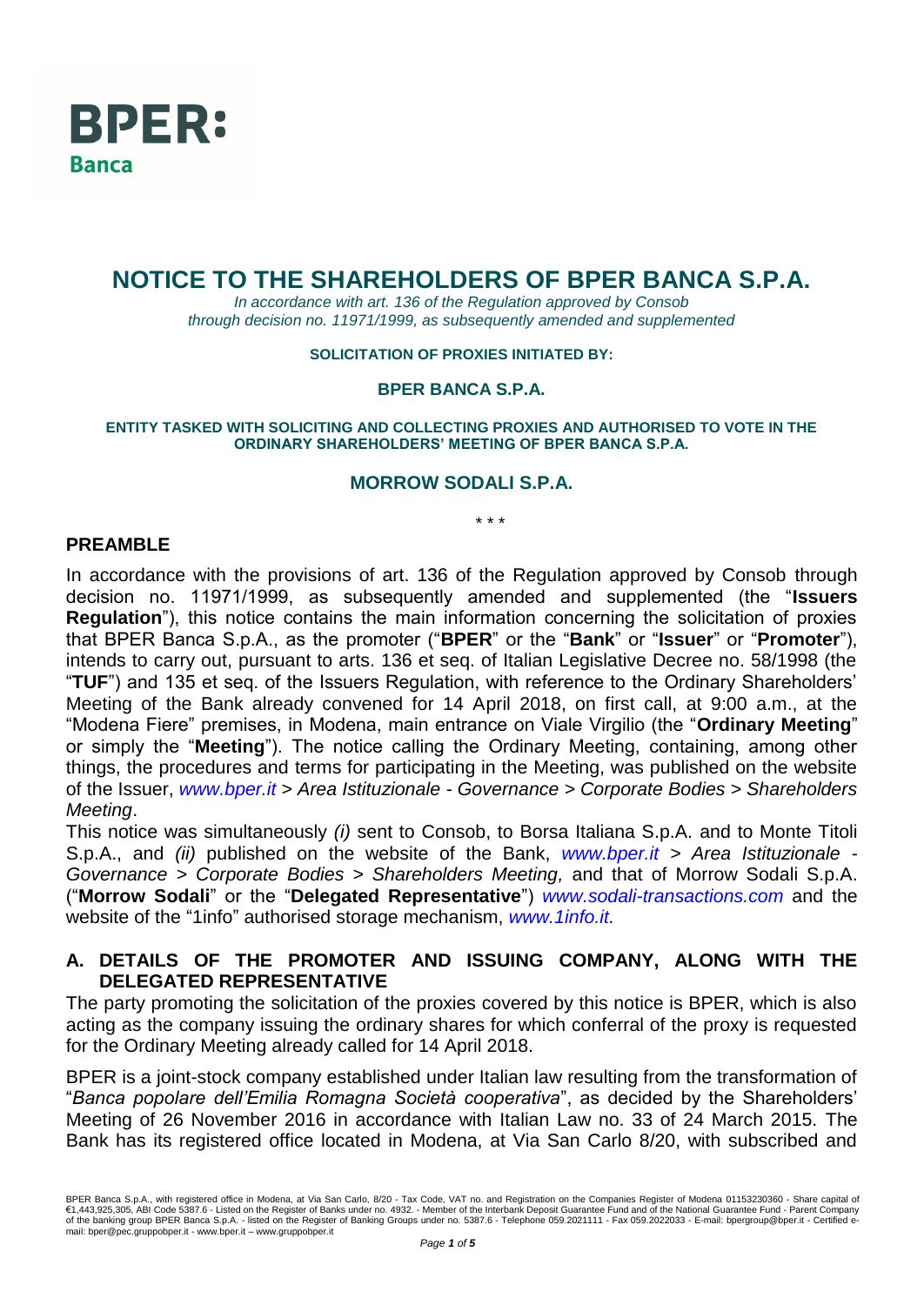paid-up share capital of  $\epsilon$  1,443,925,305, tax code, registration number on the Business and Trade Register of Modena and VAT nr. 01153230360, is listed on the National Register of Banks under nr. 4932 and is parent company of the "BPER Banca S.p.A." banking group, known in abbreviated form as the "BPER Banca Group", listed on the Register of Banking Groups under nr. 5387.6.

BPER Banca is a member of the Interbank Deposit Guarantee Fund and of the National Guarantee Fund.

The ordinary shares of BPER are traded on the *Mercato Telematico Azionario* organised and managed by Borsa Italiana S.p.A.

For the purposes of the solicitation, the collection of the proxies and the casting of the vote in the Ordinary Meeting, the Promoter will be assisted by the Delegated Representative Morrow Sodali S.p.A., a company that offers consultancy and shareholder communications and proxy voting services to listed companies, specialised in the solicitation of proxies and powers of representation in meetings.

Morrow Sodali has its registered office in Rome, at Via XXIV Maggio no. 43, share capital of € 200,000, and is listed on the Companies Register of Rome under no. 1071740/04, tax code and VAT no. 08082221006.

# **B. DATE OF THE ORDINARY MEETING AND LIST OF ITEMS ON THE AGENDA**

The Ordinary Meeting was convened on 14 April 2018, on first call, at 9:00 a.m., at the "Modena Fiere" premises in Modena, main entrance on Viale Virgilio.

The notice calling the Ordinary Meeting, published, among other things, on the Issuer's website, *[www.bper.it](http://www.bper.it/)* > *Area Istituzionale - Governance > Corporate Bodies > Shareholders Meeting*, on 28 February 2018, shows the following agenda:

- *1) presentation of the draft financial statements for 2017 and related reports; presentation of the consolidated financial statements for 2017 and of related reports; related resolutions;*
- *2) appointment of the Board of Directors for the three-year period 2018-2020;*
- *3) appointment of the Board of Statutory Auditors for the three-year period 2018-2020;*
- *4) proposal of the Directors' remuneration for 2018; related resolutions;*
- *5) proposal of remuneration of the Board of Statutory Auditors for the three-year period 2018- 2020; related resolutions;*
- *6) presentation of the Remuneration Report pursuant to art. 123-ter of Legislative Decree 58 dated 24 February 1998, comprising the remuneration policies for 2018 of Gruppo BPER Banca S.p.A. and annual disclosure regarding implementation of remuneration policies for 2017; related resolutions;*
- *7) proposal of the remuneration plan pursuant to art. 114-bis of Legislative Decree 58 dated 24 February 1998, implementing the remuneration policies for 2018 of Gruppo BPER Banca S.p.A.; related resolutions;*
- *8) proposal for approval of the regulations for Shareholders' Meetings; related resolutions;*
- *9) information on internal control policies in terms of risk activities and conflicts of interest with related parties, in compliance with the requirements of the Bank of Italy's Circular 263 of 27 December 2006. Audit.*

*This is a translation into English of the original in Italian. The Italian text shall prevail over the English version.*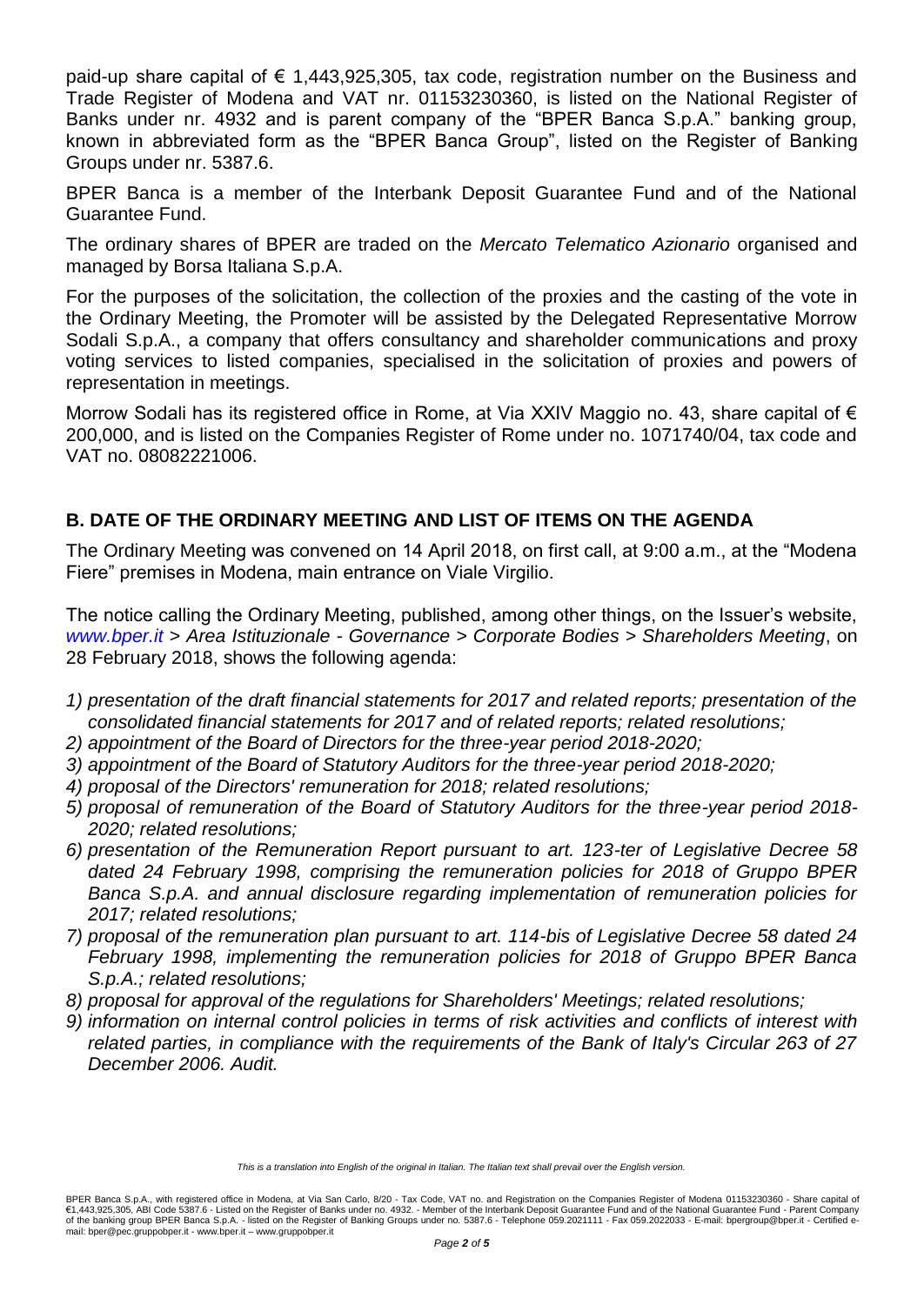# **C. PROCEDURES FOR PUBLISHING THE PROXY STATEMENT AND PROXY FORM**

The proxy solicitation statement ("**Proxy Statement**") and the proxy form ("**Proxy Form**") will be drafted in accordance with the provisions in annexes 5B and 5C to the Issuers Regulation and both published on 28 March 2018 through *(i)* sending to Consob, Borsa Italiana S.p.A. and Monte Titoli S.p.A., as well as *(ii)* published on the website of the Bank, *[www.bper.it](http://www.bper.it/)* > *Area Istituzionale - Governance > Corporate Bodies > Shareholders Meeting,* the website of the Delegated Representative *www.sodali-transactions.com* and the website of the "1info" authorised storage mechanism, *[www.1info.it](http://www.1info.it/)*.

### **D. DATE FROM WHICH THE PARTY WITH THE VOTING RIGHT MAY REQUEST THE PROXY STATEMENT AND PROXY FORM FROM THE PROMOTER OR VIEW THEM AT THE STOCK EXCHANGE OPERATOR**

From the date of their publication (28 March 2018), the Shareholders of the Company may ask the Promoter for the Proxy Statement and Form, or consult them.

# **E. PROPOSALS FOR WHICH SOLICITATION IS TO BE CARRIED OUT**

The Promoter intends to carry out the solicitation of proxies with reference to point 2) "appointment of the Board of Directors, for the three-year period 2018-2020" on the agenda of the Ordinary Meeting called for 14 April 2018. In particular, the Promoter proposes voting in favour of the List Nr. 1 of Candidates for Director, submitted by the Bank's Board of Directors in accordance with art. 18, paragraph 6 of the Articles of Association and published on 13 March 2018.

| <b>POINT ON THE AGENDA -</b><br><b>PROPOSAL</b>                                  | <b>VOTE SOLICITED</b>                                           |
|----------------------------------------------------------------------------------|-----------------------------------------------------------------|
|                                                                                  |                                                                 |
| 2) appointment of the Board of Directors, for<br>the three-year period 2018-2020 | <b>IN FAVOUR</b>                                                |
| Vote for the List Nr. 1 submitted by the Board<br>of Directors.                  | of the List Nr. 1 submitted by the Board of<br><b>Directors</b> |

In accordance with art. 138, paragraph 2 of the Issuers Regulation, when the voting instructions conferred by the solicited party are not compliant with the Promoter's proposal, the latter shall exercise a vote through the Delegated Representative, according to the instructions received, even if different from the proposal indicated above.

### **F. OTHER INFORMATION**

It should be noted that, for the purposes of the validity of the proxy, the relevant Proxy Form must be signed and dated by the party with voting rights at the Meeting.

The Proxy Form must reach the Promoter, through Morrow Sodali, **by 23:59 on 13 April 2018**  (the "**Proxy Deadline**"), through one of the following procedures (referred to collectively as the "**Conferral Procedures**"):

• by fax to the numbers: 06 45212861; 06 45212862; 06 485747;

• by e-mail to the address: *[assemblea.bper@morrowsodali.com](mailto:assemblea.bper@morrowsodali.com)*;

*This is a translation into English of the original in Italian. The Italian text shall prevail over the English version.*

BPER Banca S.p.A., with registered office in Modena, at Via San Carlo, 8/20 - Tax Code, VAT no. and Registration on the Companies Register of Modena 01153230360 - Share capital of<br>€1,443,925,305, ABI Code 5387.6 - Listed of the banking group BPER Banca S.p.A. - listed on the Register of Banking Groups under no. 5387.6 - Telephone 059.2021111 - Fax 059.2022033 - E-mail: bpergroup@bper.it - Certified email: bper@pec.gruppobper.it - www.bper.it – www.gruppobper.it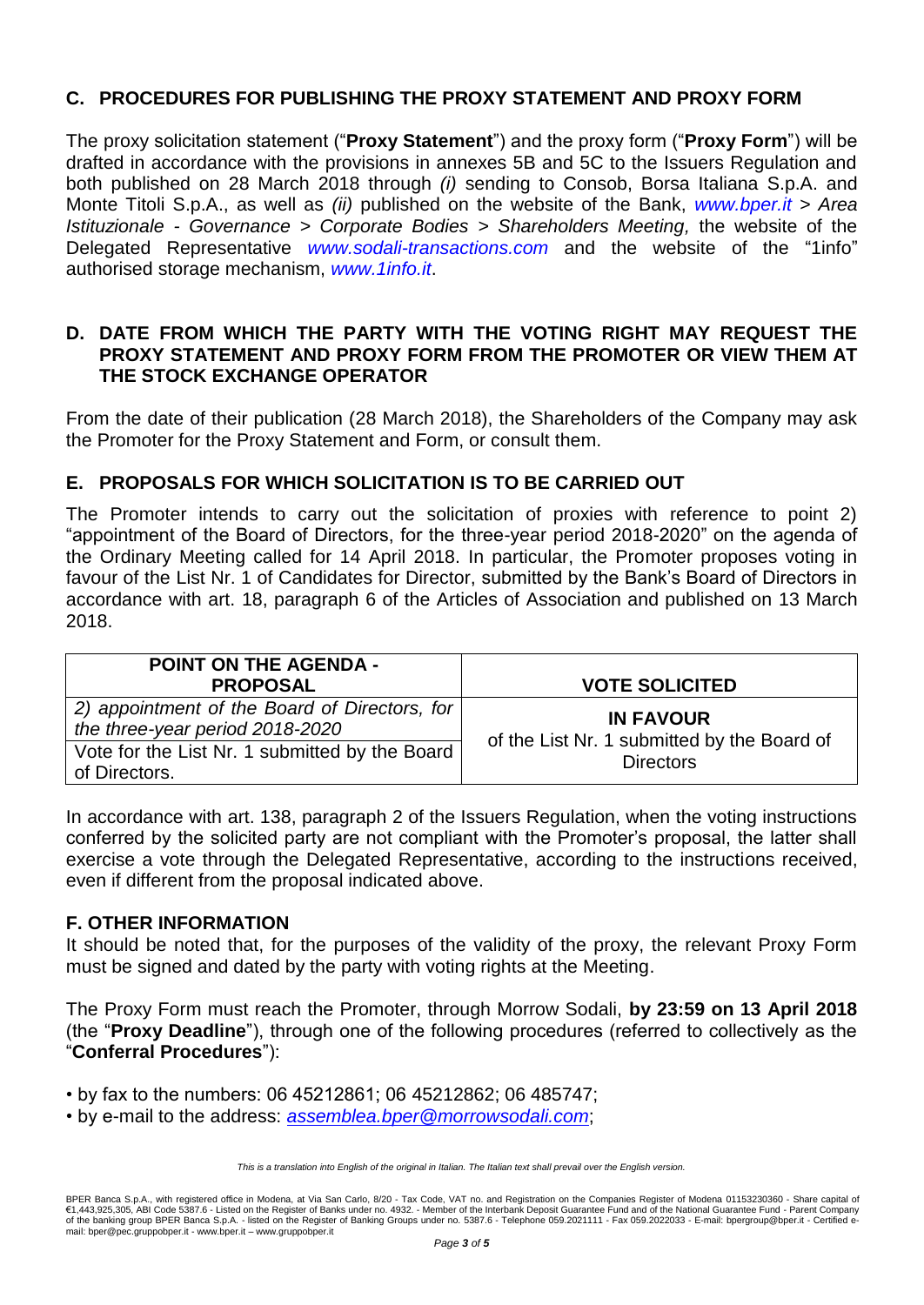• by post or by hand-delivered to the following address:

Morrow Sodali S.p.A. Via XXIV Maggio, 43 00185 – Roma *FAO* Mr Renato Di Vizia

Should the proxy be sent by fax or e-mail, with no prejudice to the validity of the sent proxy, it is recommended, to facilitate operations, that the original, or a digitally-signed electronic document, be sent by post or hand-delivered to Morrow Sodali, in accordance with article 21, paragraph 2 of Italian Legislative Decree no. 82 of 07 March 2005.

The Proxy Form must be accompanied by the following:

- (*i*) for natural persons, a photocopy of the valid identity document of the delegating party;
- (*ii*) for legal persons or other bodies, a photocopy of the certificate issued by the Register of Companies or a special power of attorney or other document, showing the powers of representation of the party that signs the proxy in the name and on behalf of the legal person/other body;
- (iii) a copy of the notification attesting to the ownership of the shares sent by the intermediaries to the Company, in accordance with art. 23 of the Joint Consob/Bank of Italy Measure of 22 February 2008.

The Promoter will accept no liability in the event of failure to cast a vote in relation to proxies that arrive after the Proxy Deadline or proxies which, although they arrived within the said deadline, were not fully compliant with the regulations in force.

The proxy may be revoked through a written declaration brought to the awareness of the Promoter, once again through the Delegated Representative, according to the same Conferral Procedures set forth above, **by 23:59 on 13 April 2018**.

It should be noted that, pursuant to art. 135-novies of the TUF, should the shareholder hold shares deposited in several securities accounts, s/he may nominate a different representative for each securities account or one sole representative for all the accounts.

\* \* \*

Moreover, the parties with voting rights who issue a proxy must ask the intermediary who holds the account in which the shares are registered to inform the Issuer, according to the terms and procedures laid down by the legislation in force, of the authorisation to attend the Meeting and exercise the voting right.

In relation to participation and voting, it should be noted that:

*(a)* in accordance with article 83-sexies of the TUF, authorisation for attending the Ordinary Meeting and exercising the right to vote is certified by a notification from the Issuer, made by an intermediary belonging to the Monte Titoli S.p.A. centralised management system, in favour of the party holding voting rights, based on the evidence recorded at the end of the seventh day of market trading prior to the date set for the Meeting on first call (**5 April 2018** - the so-called "record date");

*This is a translation into English of the original in Italian. The Italian text shall prevail over the English version.*